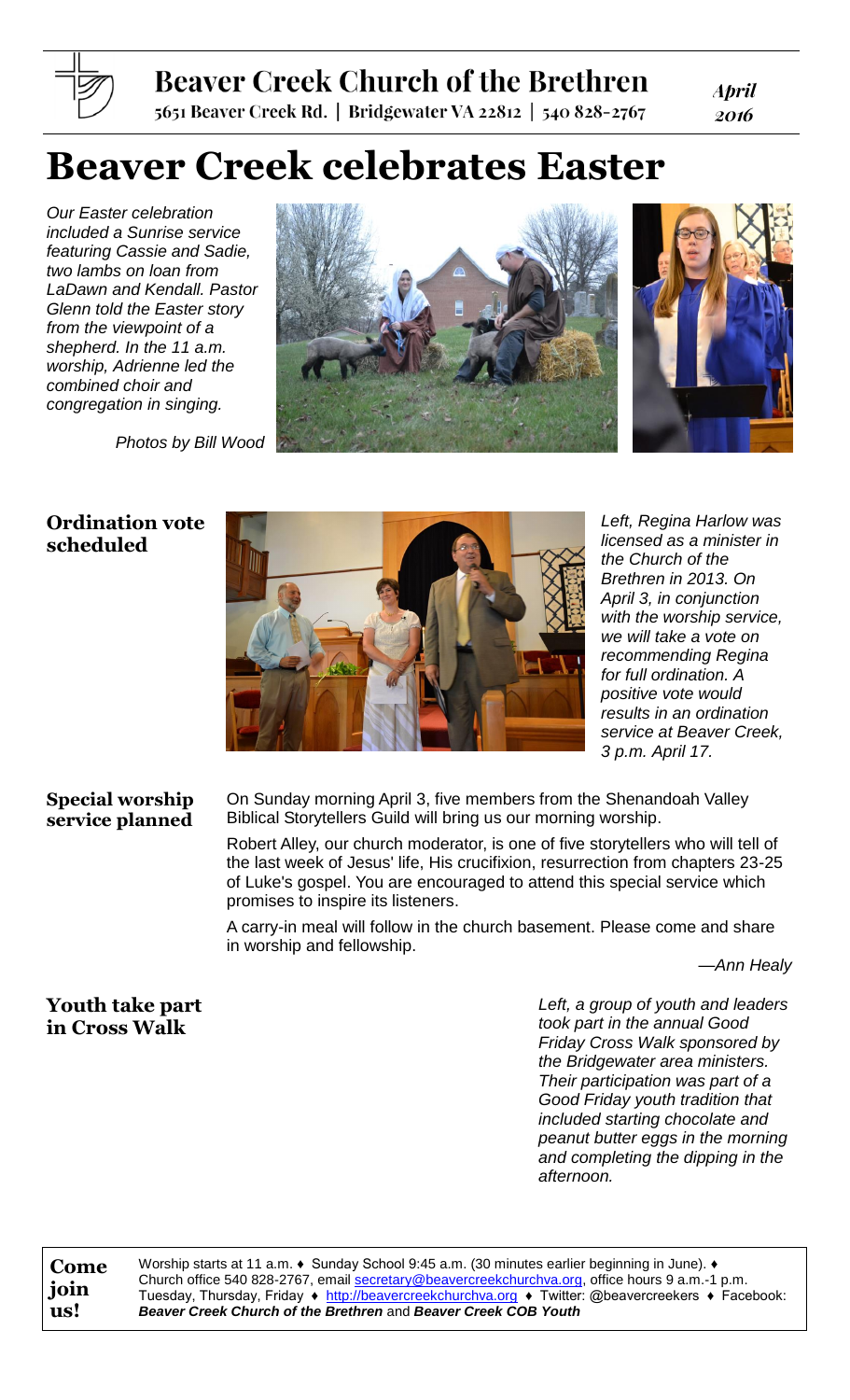#### **Beaver Creek Church of the Brethren-March Calendar**

| <b>April 2016</b> |                    |                            |         |                  |          |        |                                   |                                                                                                                                                  |  |  |
|-------------------|--------------------|----------------------------|---------|------------------|----------|--------|-----------------------------------|--------------------------------------------------------------------------------------------------------------------------------------------------|--|--|
|                   | Sunday             | Monday                     | Tuesday | <b>Wednesday</b> | Thursday | Friday | Saturday                          |                                                                                                                                                  |  |  |
|                   |                    |                            |         |                  |          | 1      | $\overline{2}$                    | <b>Scheduled church events in February:</b><br>April 5, 7 p.m. Women's Fellowship Sunset Group<br>April 6, 9:30 a.m. Women's Fellowship Sunrise  |  |  |
|                   | 3                  | 4                          | 5       | 6                | 7        | 8      | 9                                 | Group<br>April 21, 7 p.m., Leadership Team<br>April 23, 4 p.m., Randy Cosner freewill fund-raiser<br>April 30, Men's Fellowship chicken barbecue |  |  |
|                   | 10                 | 11                         | 12      | 13               | 14       | 15     | 16                                |                                                                                                                                                  |  |  |
|                   | 17                 | 18                         | 19      | 20               | 21       | 22     | 23                                |                                                                                                                                                  |  |  |
|                   | 24                 | 25                         | 26      | 27               | 28       | 29     | 30                                |                                                                                                                                                  |  |  |
|                   |                    | <b>Birthdays in April:</b> |         |                  |          |        |                                   |                                                                                                                                                  |  |  |
| $\mathbf{2}$      |                    | <b>Corey Jarvis</b>        |         |                  |          |        | Linda Rhodes, Shylee Hoover<br>18 |                                                                                                                                                  |  |  |
| 3                 | <b>Jane Cyzick</b> |                            |         |                  |          |        |                                   | <b>Blake Suter</b><br>20                                                                                                                         |  |  |
| 5                 |                    | <b>Will Eckard</b>         |         |                  |          |        | <b>Winnie Wilfong</b><br>22       |                                                                                                                                                  |  |  |
| 6                 |                    | <b>Ann Healy</b>           |         |                  |          |        | <b>Mike Suter</b><br>25           |                                                                                                                                                  |  |  |
| 15                | Dana Suter         |                            |         |                  |          |        |                                   | <b>Bill Eckard, Tom Wilfong</b><br>28                                                                                                            |  |  |
| 17                |                    | <b>Craig Eckard</b>        |         |                  |          |        |                                   |                                                                                                                                                  |  |  |

#### **Beaver Creek Church of the Brethren Leadership Team Meeting February 18, 2016**

Present: Bill Wood, Darlene LaPrade, Ann Healy, Brad Eckard, Theresa Eckard, Deanne Dastoli, Bill Eckard, Diane Miller, Charles Wright, Joe LaPrade, Mike Suter, Carole Grove. Ex-officio: Donna Miller –Treasurer, Dana Suter – Church Clerk. Absent: Glenn Bollinger – Pastor

Bill Wood called the meeting to order at 7:02 pm.

Bill gave an update on Debbie's condition and Donna and Bill led the group in a prayer.

The minutes from last month's meeting and the Treasurer's Report were approved.

Calendar Update: Love Feast – March 20, Sunrise Service – March 27 at 7:00 am at a location yet to be determined.

Facilities: Bill Eckard reported that a hand rail has been installed at the door on the side of the church next to the cemetery. Kenny Wheelbarger will paint the wainscoting in the basement.

Outreach: Diane reported that Bob Hess has agreed to be the Peace Representative for Beaver Creek COB.

Pastor's Report: In Glenn's absence, Bill shared a letter from Doug Phillips regarding the amount of money raised for Brethren Woods and thanking the Beaver Creek Congregation for their contribution.

Finances: Charles reported that John Wright and Linda Rhodes will do an internal review of the church financial records for the calendar year 2015. The Finance Team gave a presentation of the review of the church's financial procedures that Dan Martin, CPA at P B Mares prepared. The report contained best practices and recommendations for the offering, other receipts, disbursements – vendors, disbursements – payroll, general ledger, financial reporting, and accounts held by other ministries. The Finance Team requests the affirmation and support of the Leadership Team in implementing the change in procedures of the financial activities as were reported. A copy of the recommendations and the Finance Team's proposed actions will be e-mailed to LT members prior to the March LT Meeting.

Charles made a motion to consider these recommendations and proposed actions at next month's meeting and Theresa seconded the motion. The motion passed.

The meeting was adjourned at 8:46 pm.

The next Leadership Team Meeting is March 17, 2016.

Respectfully Submitted,

Dana Suter – Church Clerk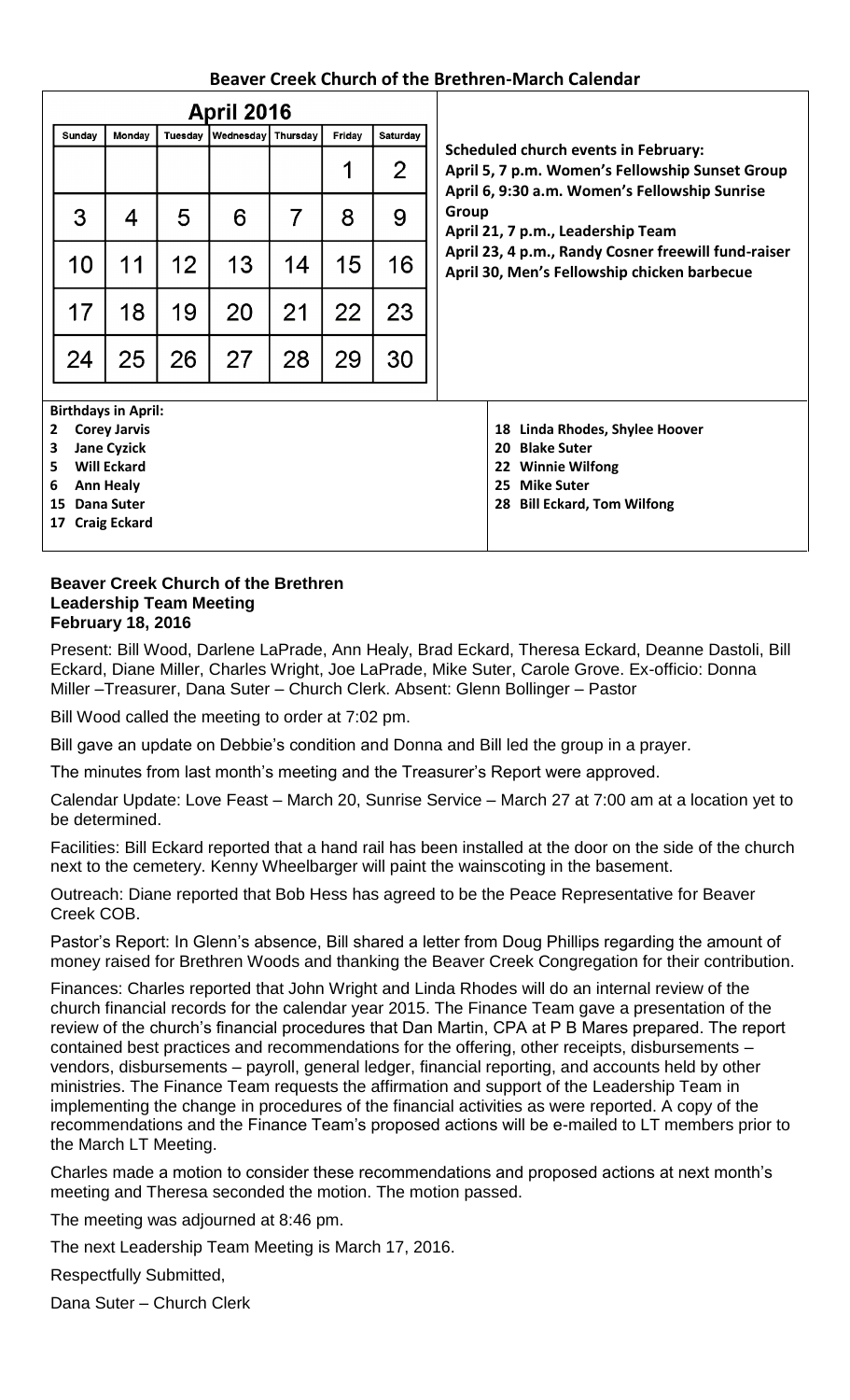#### **Mother's Day race set**



The Mother's Day 5k for Peace is a foot race set for 1 p.m. at the Bridgewater Lawn Party Grounds on Saturday, May 7, 2016. All proceeds benefit Brethren Disaster Ministries' work in Nigeria following recent violence and social unrest. Registration is set for 12:15-1:00 p.m. Race organizers provide the following details:

- A 3.1-mile course on paved roads in the rolling hills around Bridgewater on the West side of Main Street. Suitable for large-wheeled strollers. Wellbehaved, leashed dogs welcome.
- Generous merchandise awards to overall male and female winners, as well as deep age groups.
- Water and post-race picnicking will commence after the race.

How to enter:

- \$25 before April 30 guarantees t-shirt;; \$30 after April 30 and on race day. Family/team discount of \$25/individual regardless of entry date.
- Teams and individuals are welcome to run in honor of a lost friend or relative.
- Register, join a team, and donate at <http://www.brethren.org/mothersday5k>.

#### **Acts Bible study set to resume**

A study of the second half of Acts (Chapters 13 -28) will be offered during the Sunday School hour on April 10, 17 and 24 and May 1, 8 and 15. Please contact Elizabeth Evans [\(liz3beth@gmail.com,](mailto:liz3beth@gmail.com) 540-810-6233) if you plan to attend so materials can be prepared.



## **Love Feast preparation**

*Above left, thanks are due to those who gathered in the church kitchen March 16 to make communion bread for our Palm Sunday Love Feast. This traditional unleavened recipe provides the bread that symbolizes the body of Christ in the communion service. Above right, Emma and Bob illustrate the importance of service with a skit demonstrating the washing of feet. Bob's feet had become symbolically dirty when he walked on a paper runner that had been prepared with green and purple art paint.*

*Photos by Douglas Wood and Bill Wood*

| <b>Cosner</b><br>fund-raiser<br>scheduled | Details are still coming together, but Beaver Creek Church is planning to host a<br>freewill fund-raising dinner from 4 p.m. to 7 p.m. on Saturday, April 23, to benefit<br>Randy Cosner. The menu will feature spaghetti and garlic bread. Randy, who<br>serves as pastor of Briery Branch Church of the Brethren, is now at home after<br>two months in the hospital and rehabilitation since his Jan. 21 accident. His wife<br>Christy wrote in the Shenandoah District newsletter published March 24: |
|-------------------------------------------|-----------------------------------------------------------------------------------------------------------------------------------------------------------------------------------------------------------------------------------------------------------------------------------------------------------------------------------------------------------------------------------------------------------------------------------------------------------------------------------------------------------|
|                                           | "We are going HOME! Randy is being discharged from Rehab. Thank you to<br>everyone for your prayers and many acts of kindness. This is a day we have<br>longed for!"                                                                                                                                                                                                                                                                                                                                      |
|                                           | The newsletter says notes of encouragement may be sent to Randy and Christy<br>at 6590 Briery Branch Road, Dayton, Va. 22821. If you would like to make a<br>contribution apart from Beaver Creek's fund-rasier, checks may be sent to                                                                                                                                                                                                                                                                    |

part from Beaver Creek's fund-rasier, checks ma Farmers & Merchants Bank, Attention: Dianne Nelson, P.O. Box 5, Bridgewater, Va. 22812. Make checks payable to Christy Cosner with "Randy Cosner Gift" in the memo line.